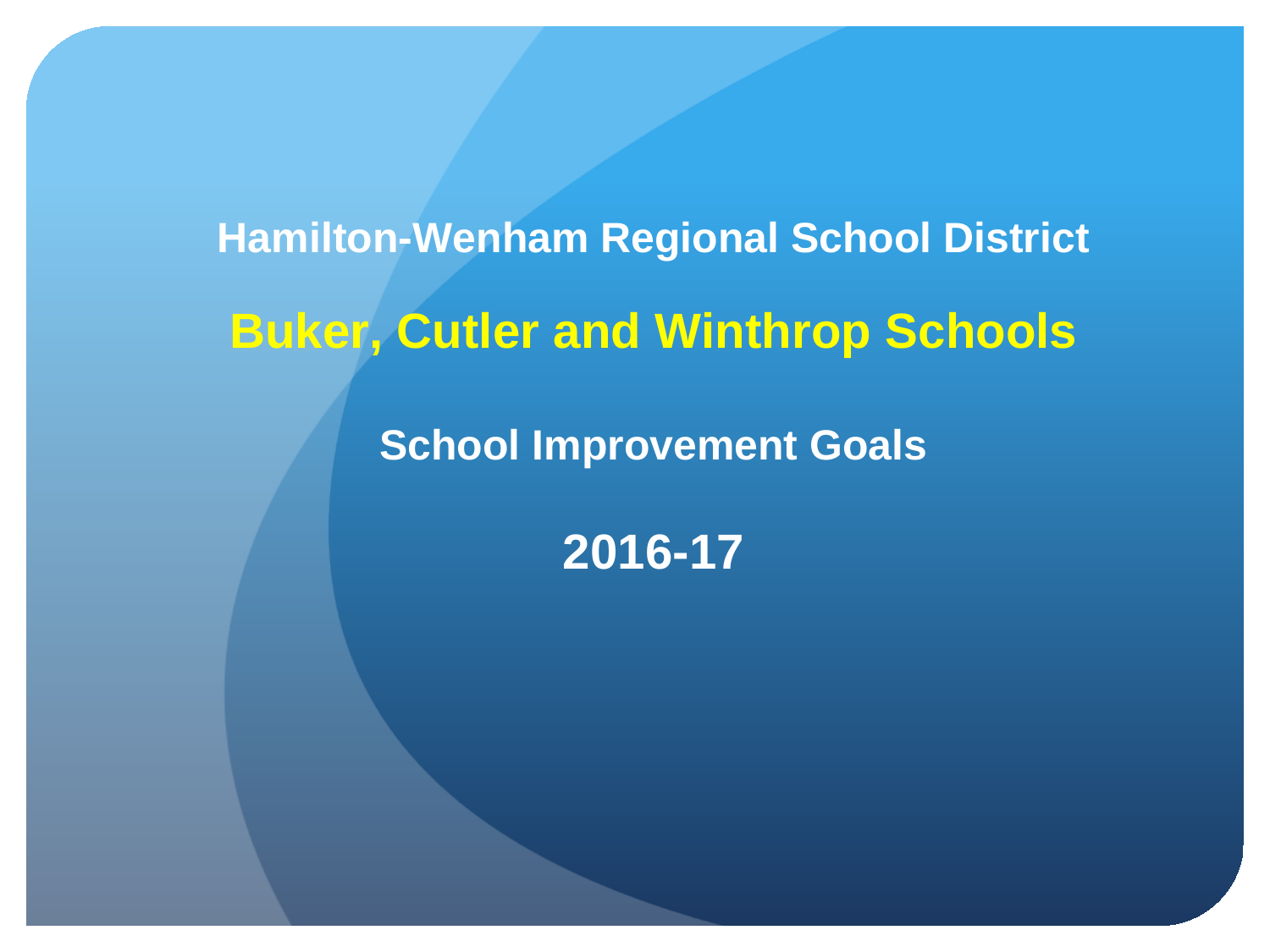During the 2016-2017 school year, elementary teachers will work collaboratively in district grade level teams, in order to develop a high quality curriculum aligned to newly adopted transfer goals and content-area standards.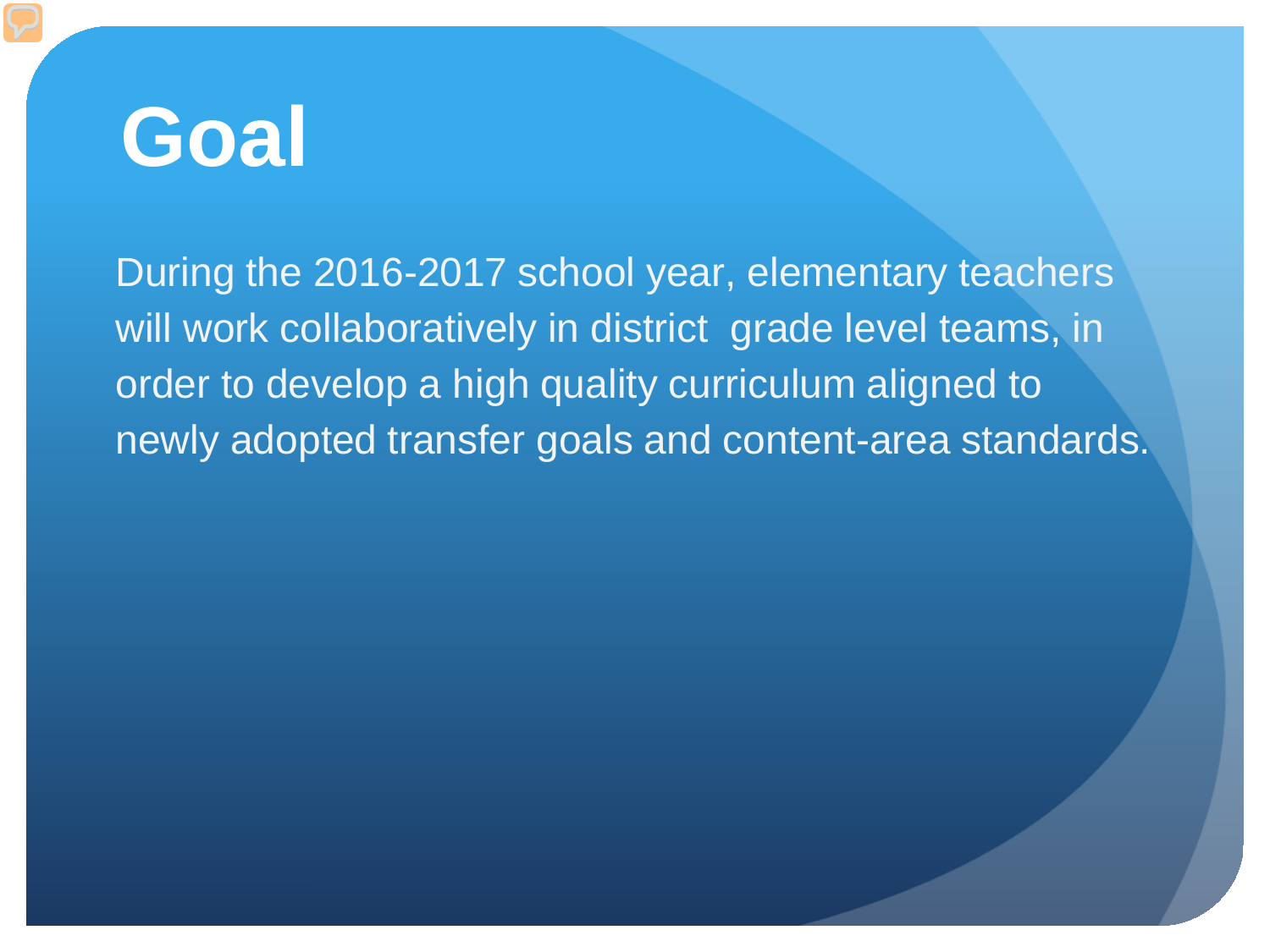- Strengthening collaborative practices across all three schools by prioritizing district-wide grade level weekly meetings and using protocols and/or norms to grow our capacity for effective curriculum development and reflection.
- Develop cadre of grade level math leaders to review feedback from colleagues and plan for each set of grade level meetings.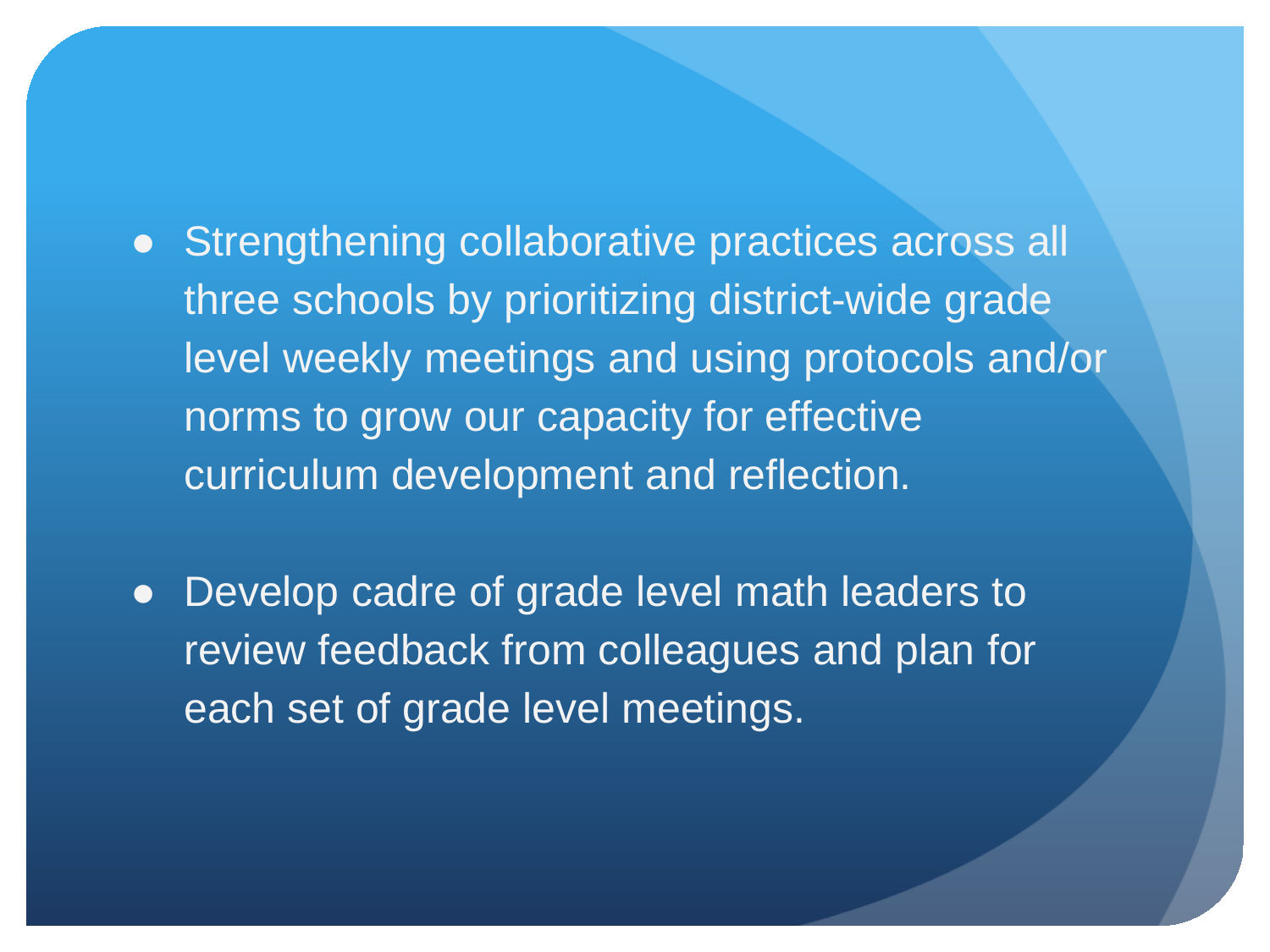- Apply the *Understanding by Design* model to a specific math unit at each grade level to be taught by February 2017 and reviewed by April 2017.
- Utilize the grade level collaborative groups to unpack the newly adopted 2016 MA Science and Technology/Engineering Curriculum Framework during weekly meetings in the spring of 2017.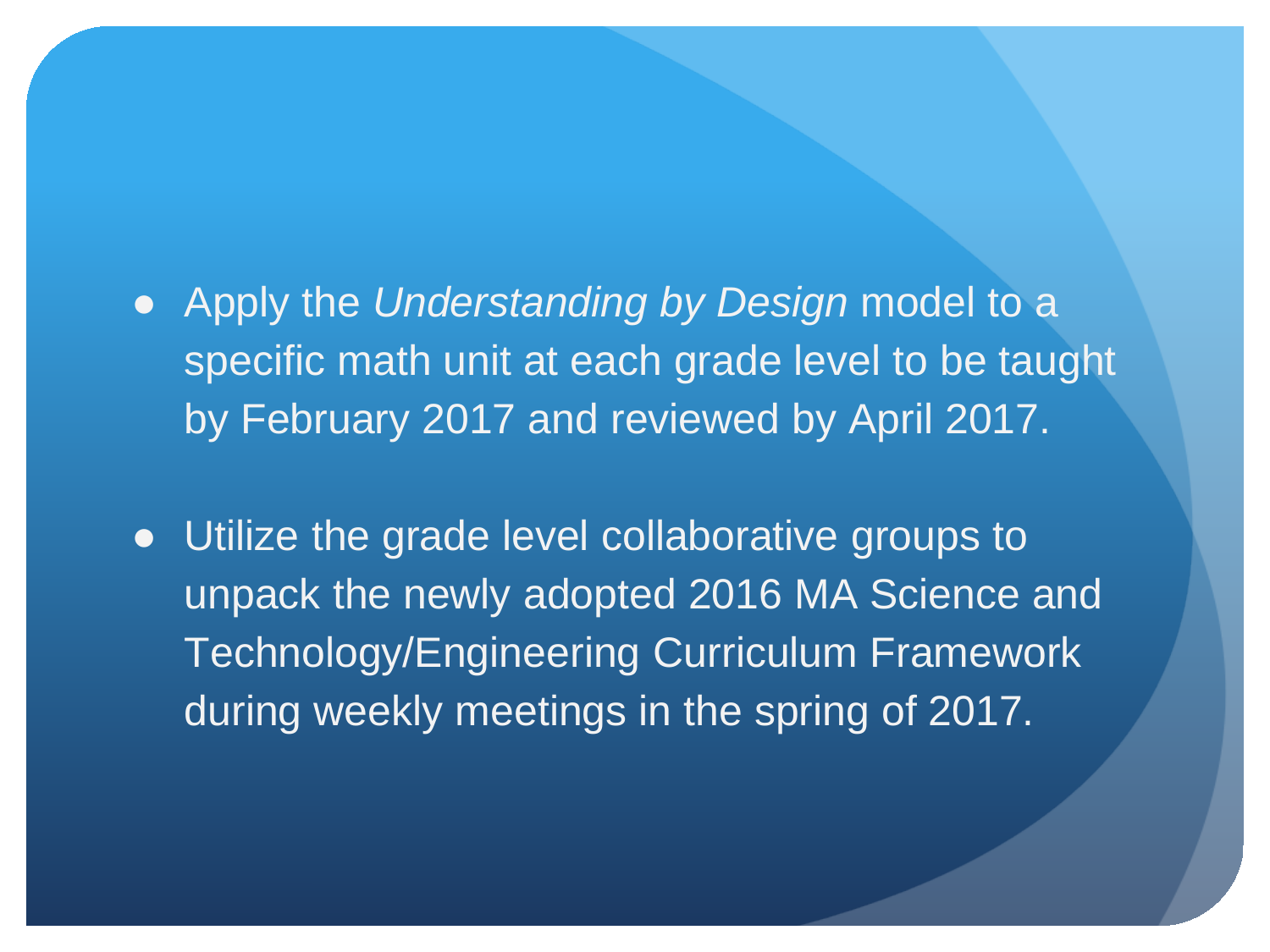All students will demonstrate growth, meeting or exceeding the grade level expectations in language arts and math. We will measure progress towards this growth using the following assessments: Phonological Awareness Literacy Screening, Fountas and Pinnell Benchmarks, and i-Ready.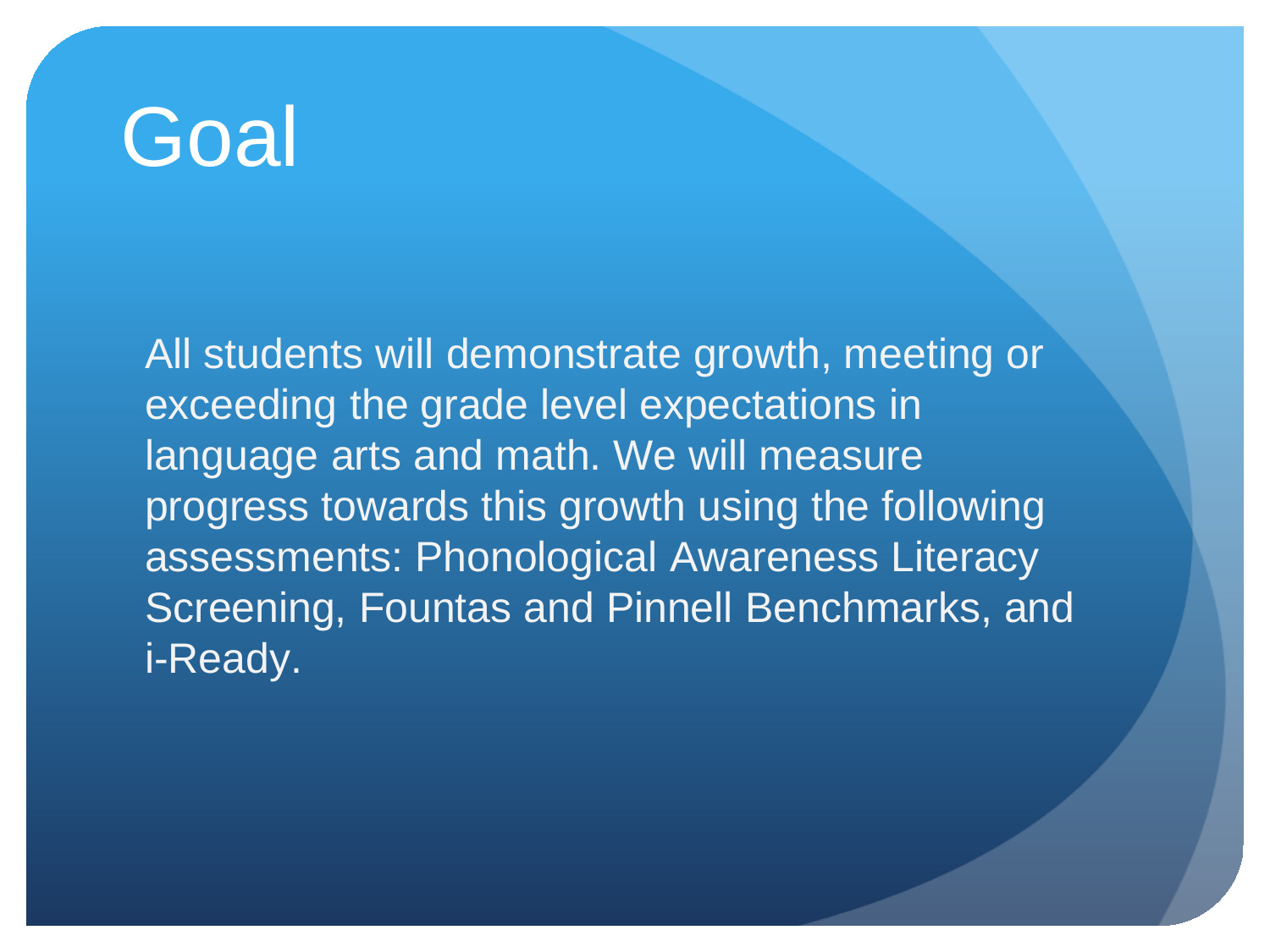- Administer beginning and end of year common assessments in ELA and math in grades K-5.
- Administer progress monitoring assessments as needed for targeted students not yet meeting the grade level expectation.
- Grade level data meetings held at least three times yearly to monitor student progress and plan for instructional intervention.
- Ongoing professional development in the writer's workshop model for all grade levels, including identifying shared resources and materials for each grade level.
- Fundations baseline training for all staff in grades K-3, with follow up to ensure consistency in implementation and ongoing planning.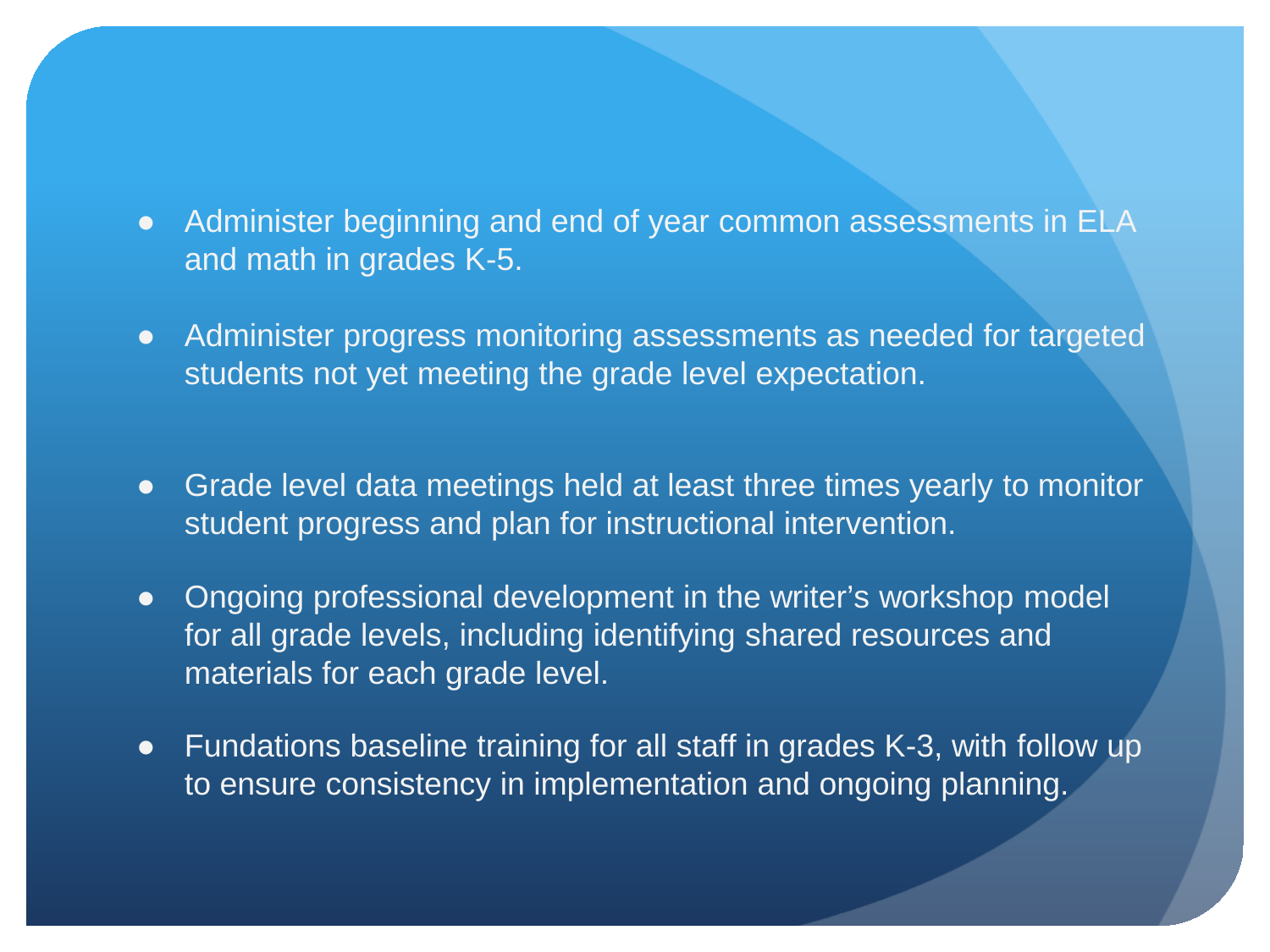**Hamilton-Wenham Regional School District Miles River Middle School School Improvement Goals**

**2016-17**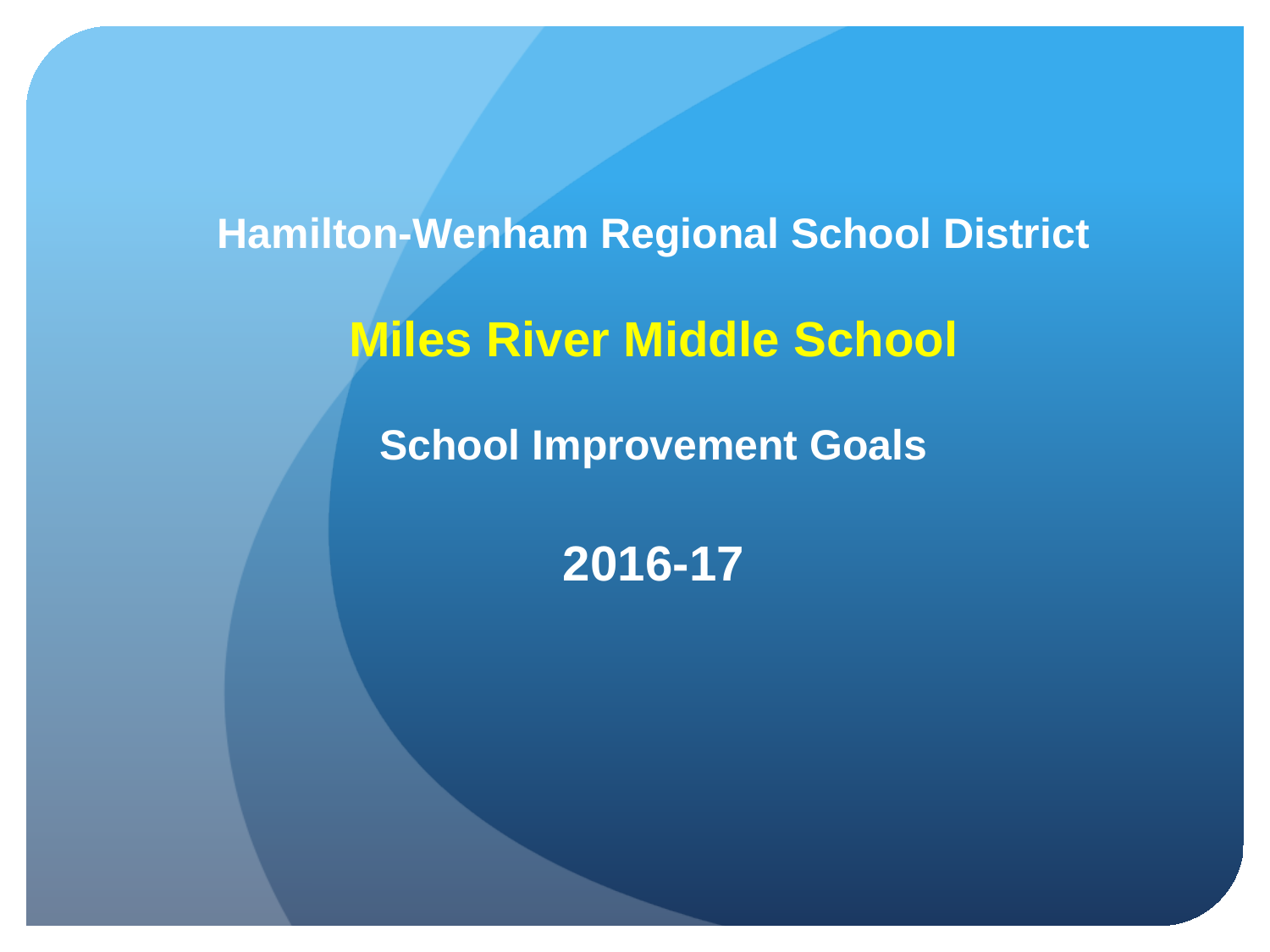Develop and expand programming to provide increased social and emotional support to Miles River students in keeping with our middle school model.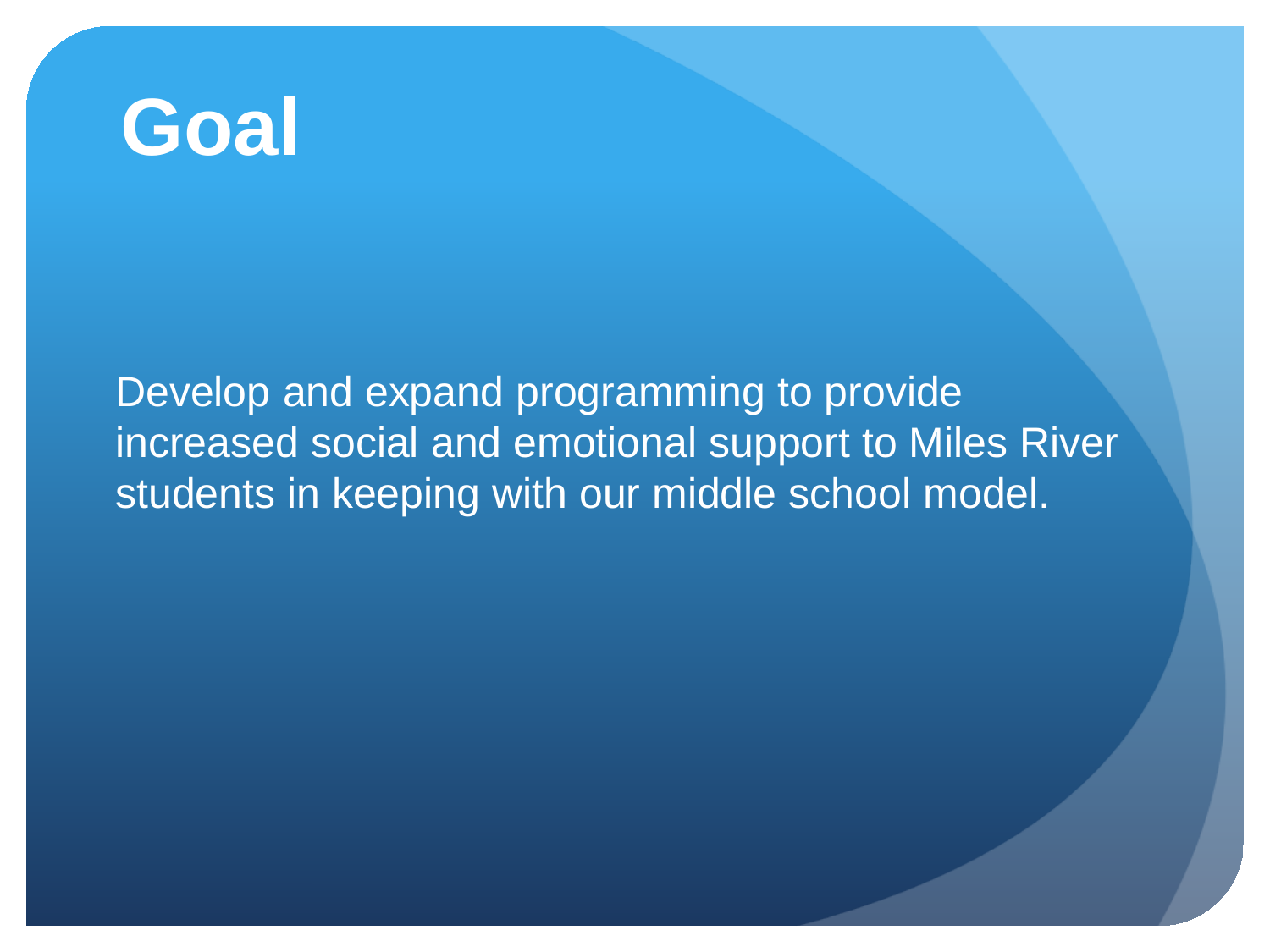- Expansion of Advisory class lessons tailored to each grade level
- Development of Safe Spaces at MRMS
- Expanded use of REACH (Respect, Empathy, Accountability, Community, Honesty) within school culture
- Explore options to expand extracurricular activities to include student created options.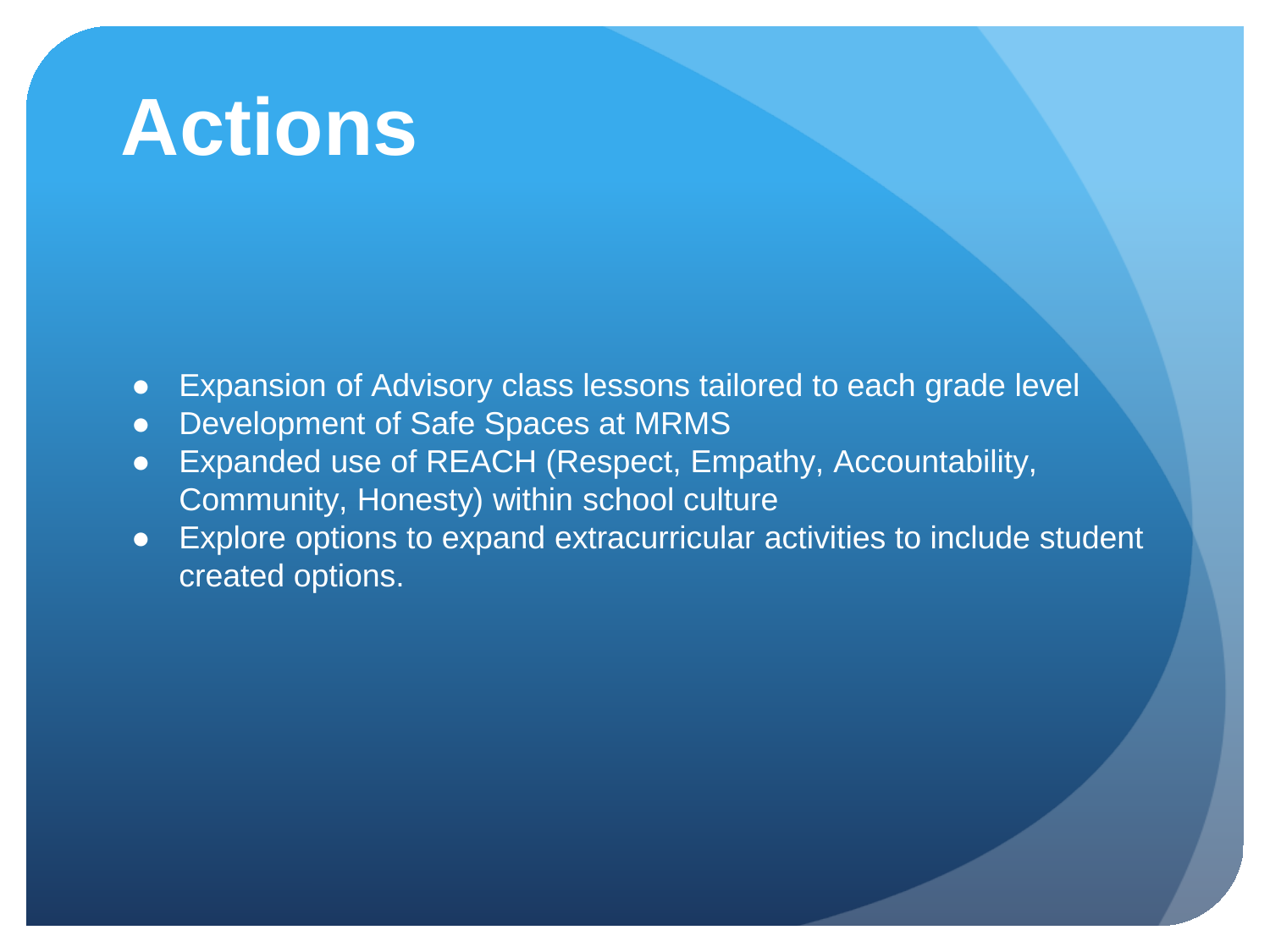Develop and expand programming and opportunities for technology and engineering at the middle school.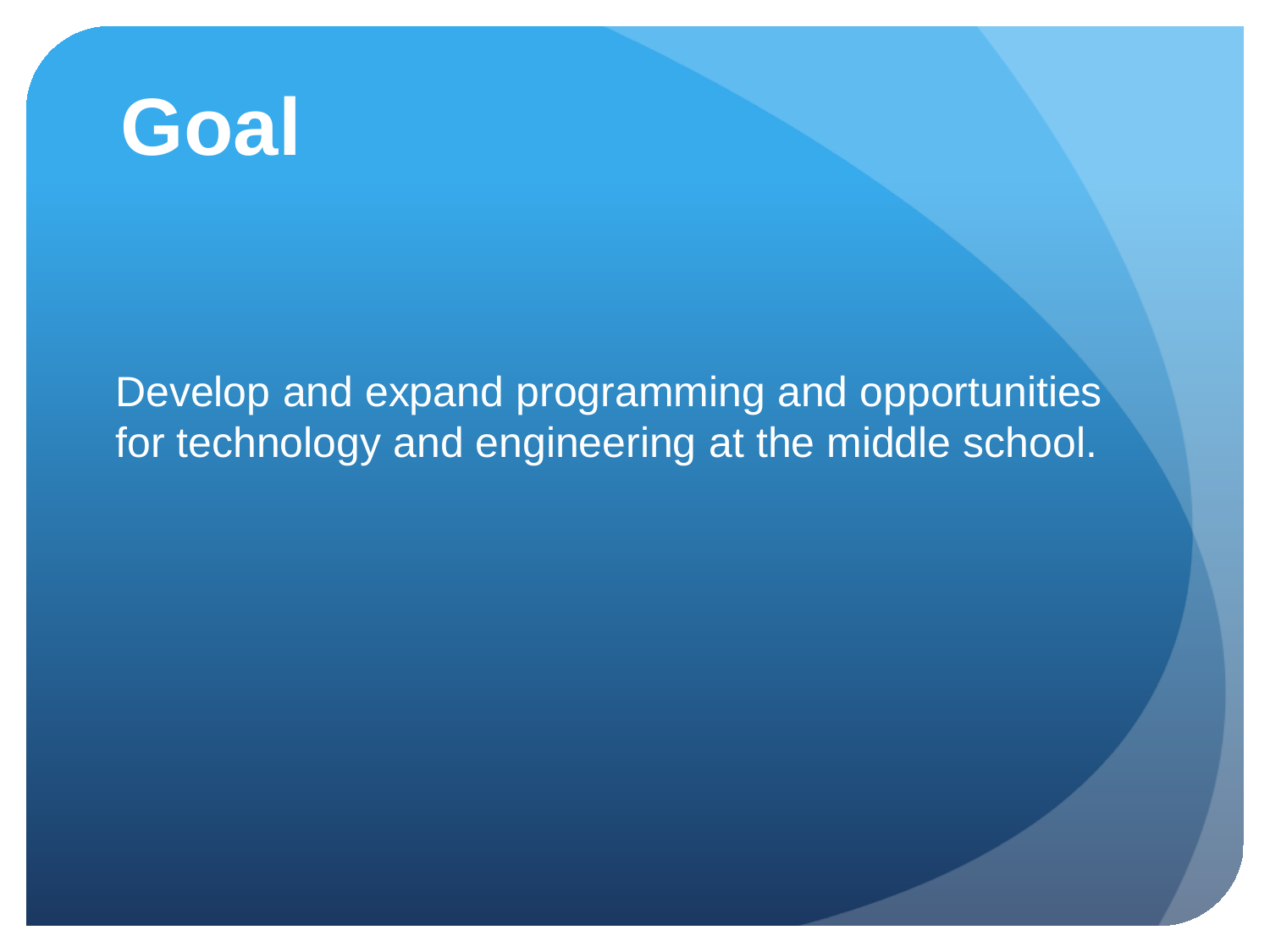- Begin physical transformation of MRMS library computer lab into a makerspace
- integration of makerspace into middle school curriculum
- Public events (STEM Night/Science Fair)
- Exploration of other models of integrating engineering into the middle school curriculum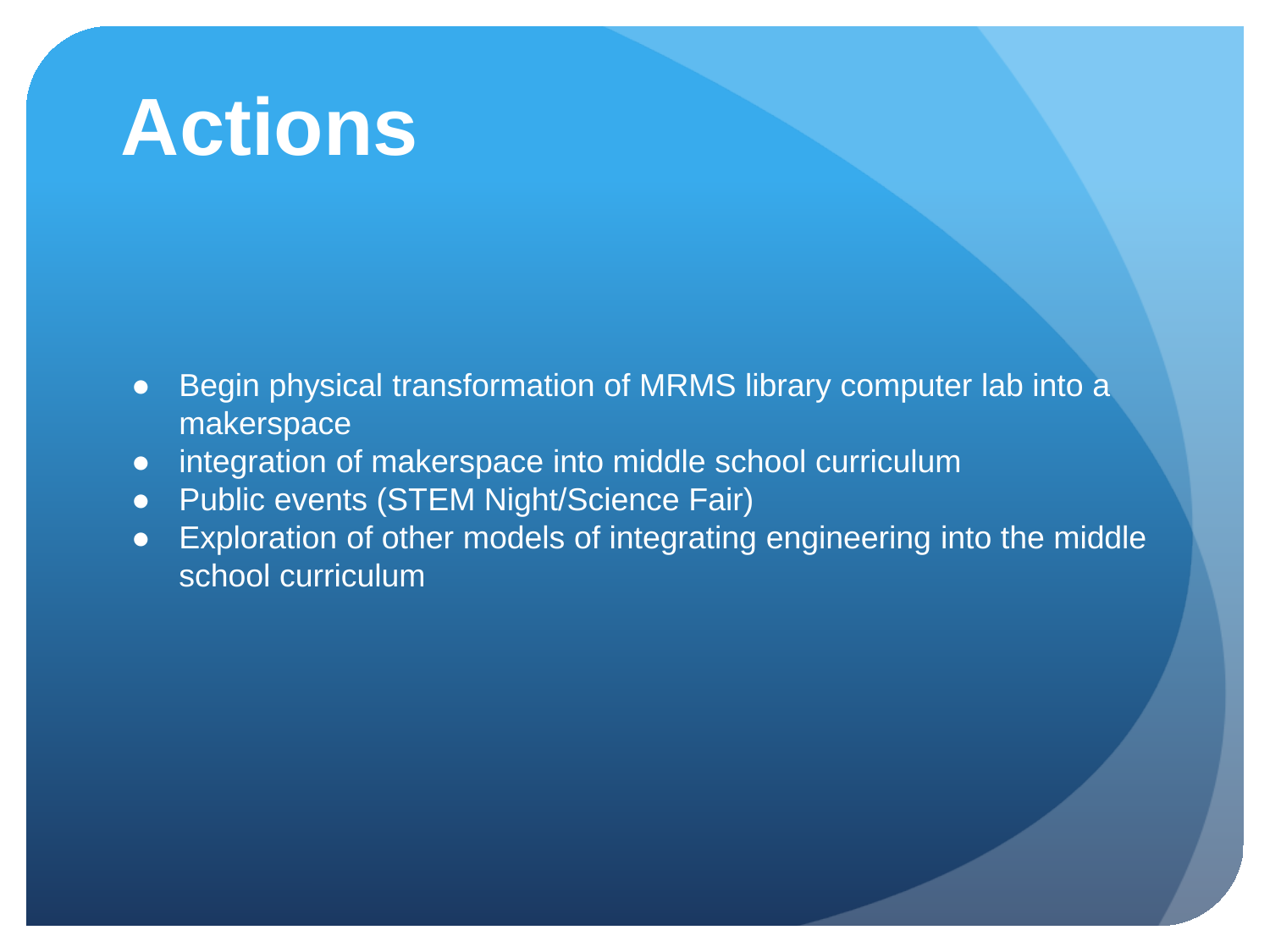#### Support the continued implementation of the MRMS middle school model.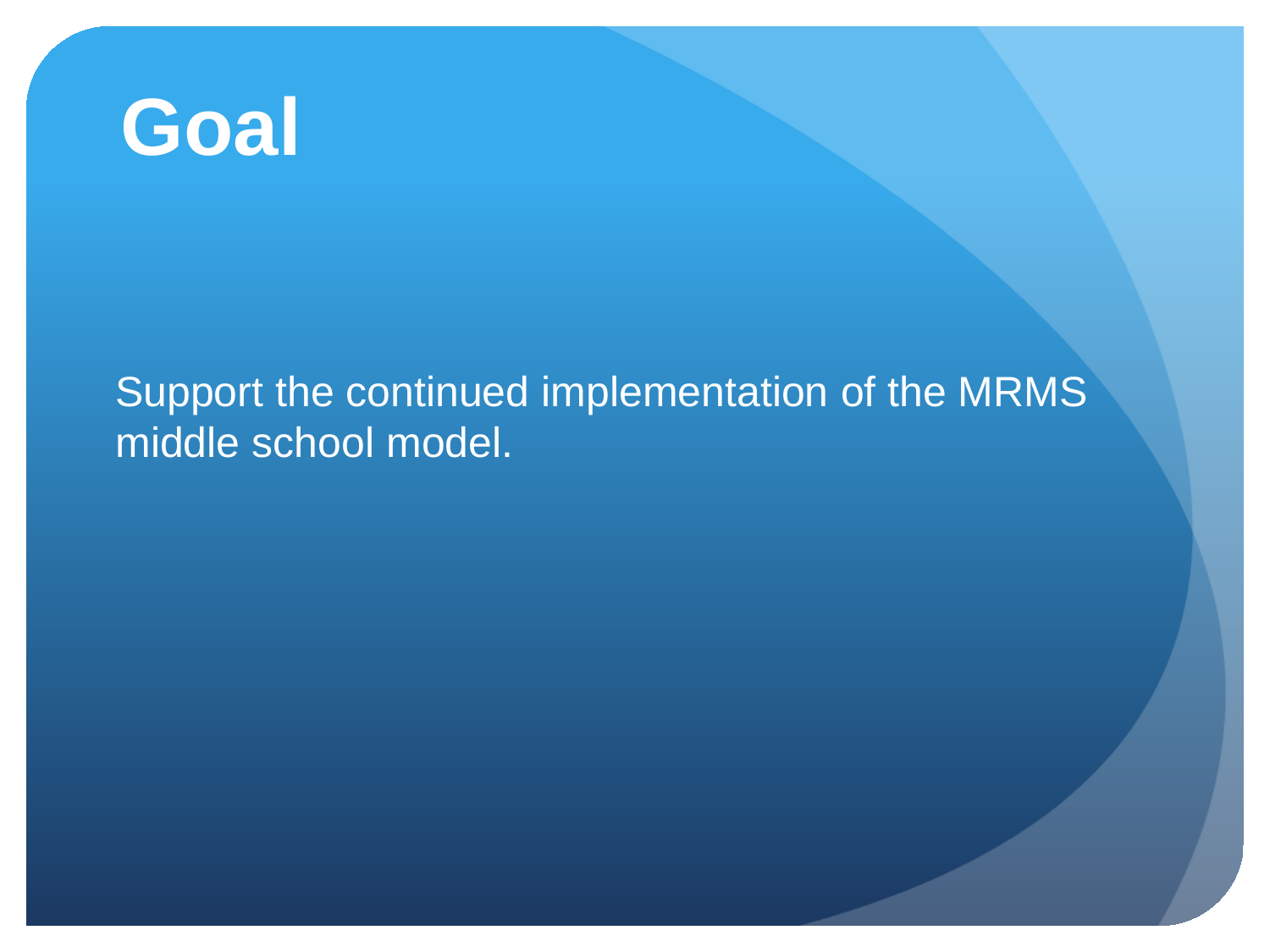- Continue bi-weekly Building Leadership Team meetings
- Continued support and development of teaching teams
- Continued evaluation of schedules from other schools/districts
- Schedule adjustments as needed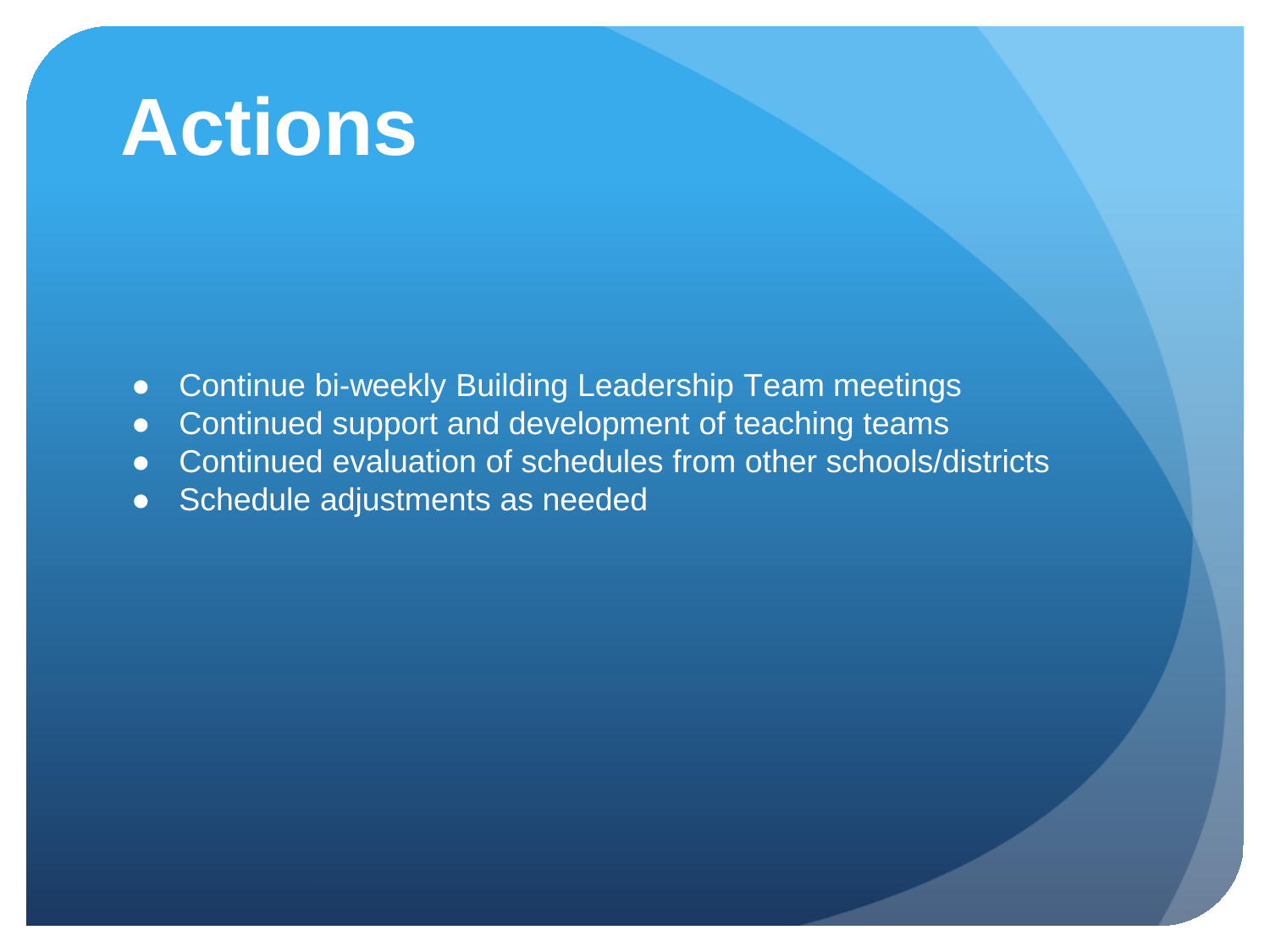Continue to explore, communicate, and implement the shifts in curriculum, instruction, assessment, and school programs and facilities necessary to prepare MRMS students to be "future ready".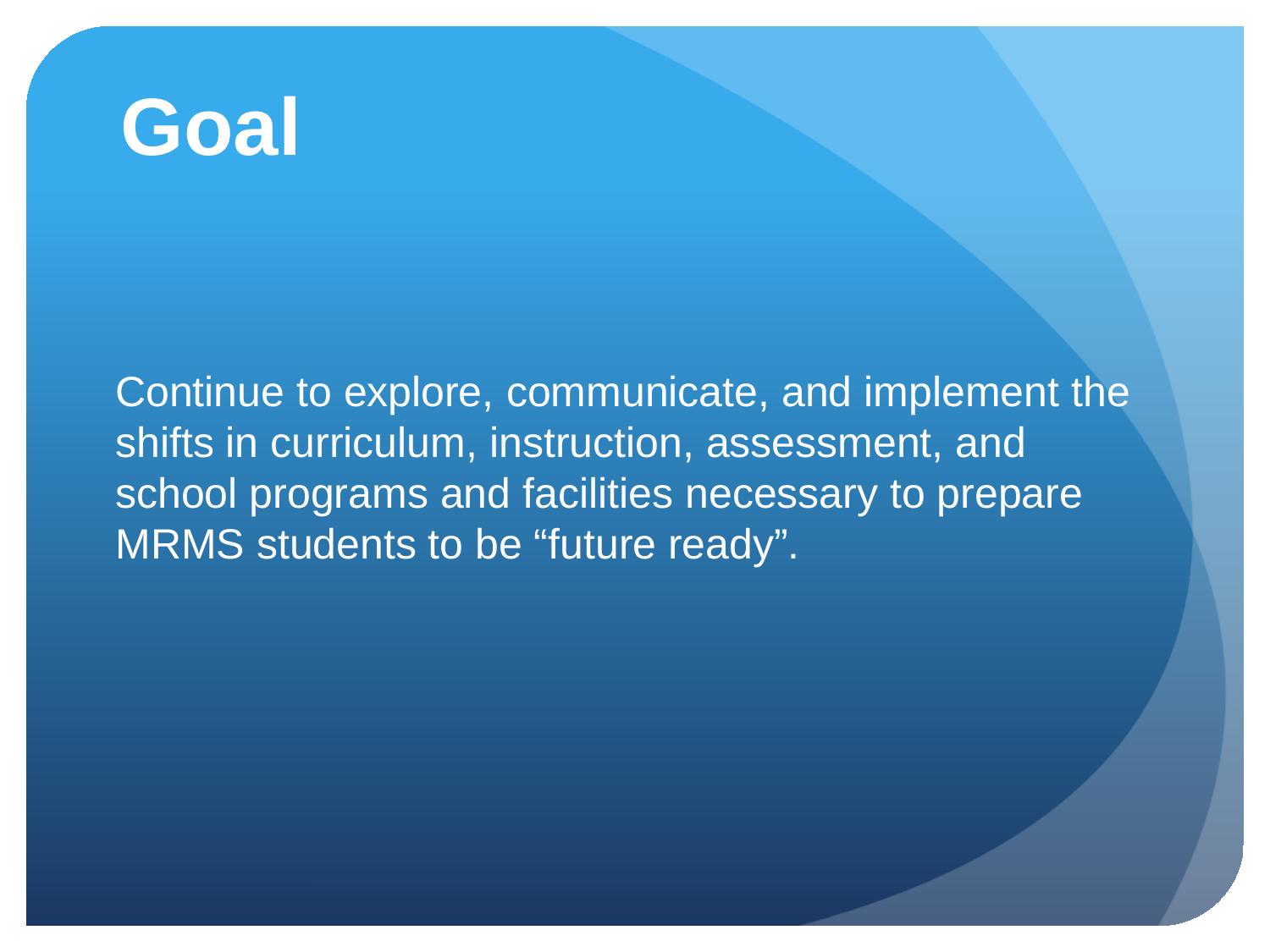- Implement the 16-17 staff development plan at the middle school level to identify shifts in curriculum, instruction, and assesment implied by transfer goals and content standards
- Develop a shared mental model; UbD unit design skills; and capacity to operate in professional learning communities among MRMS staff
- Build on curriculum development process work begun in 15-16 through the development of model units based on the UbD process at each grade/subject level.
- Develop recommendations to the Superintendent to be incorporated into the HWRSD 5-year Capital Improvement Plan.
- Coordinate with HWRSD efforts on a design study for the renovation for the MS/HS library complex to address the needs and learning styles of 21st century learners.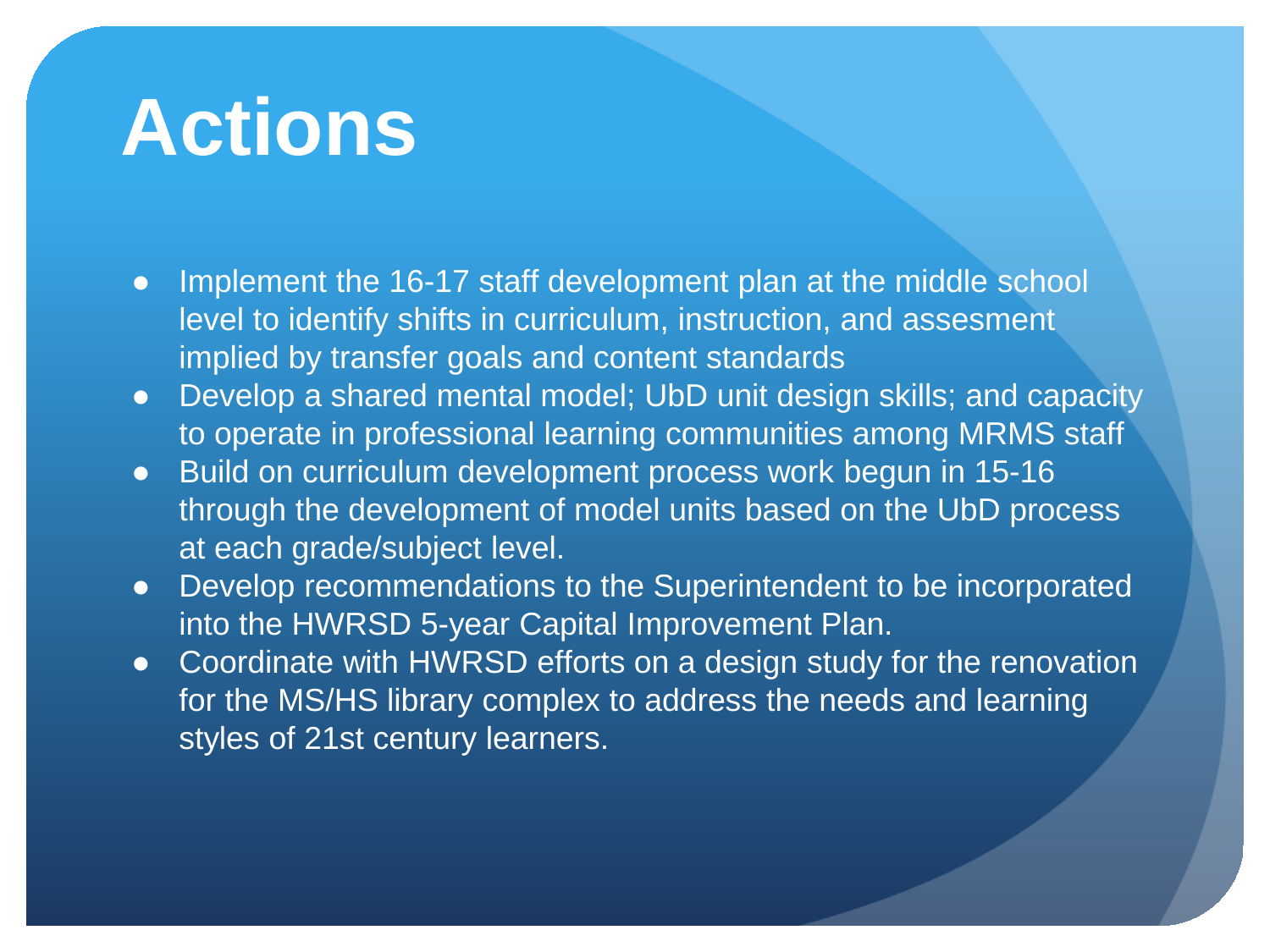# **Hamilton-Wenham Regional School District Hamilton Wenham Regional High School School Improvement Goals**

**2016-17**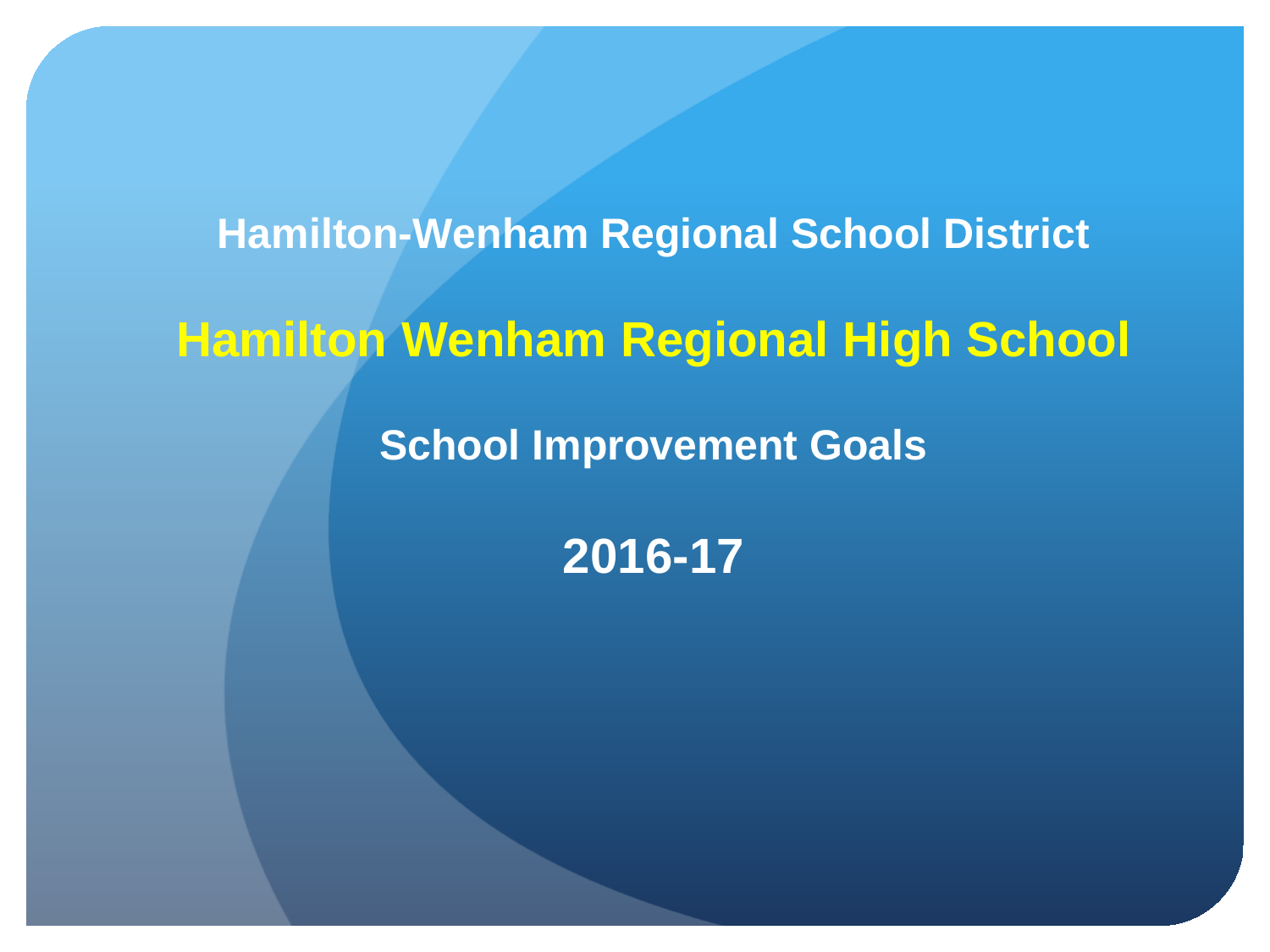Educators will design and implement one UbD-based unit that is fully aligned with the transfer goals and has at least two formative assessments and one summative assessment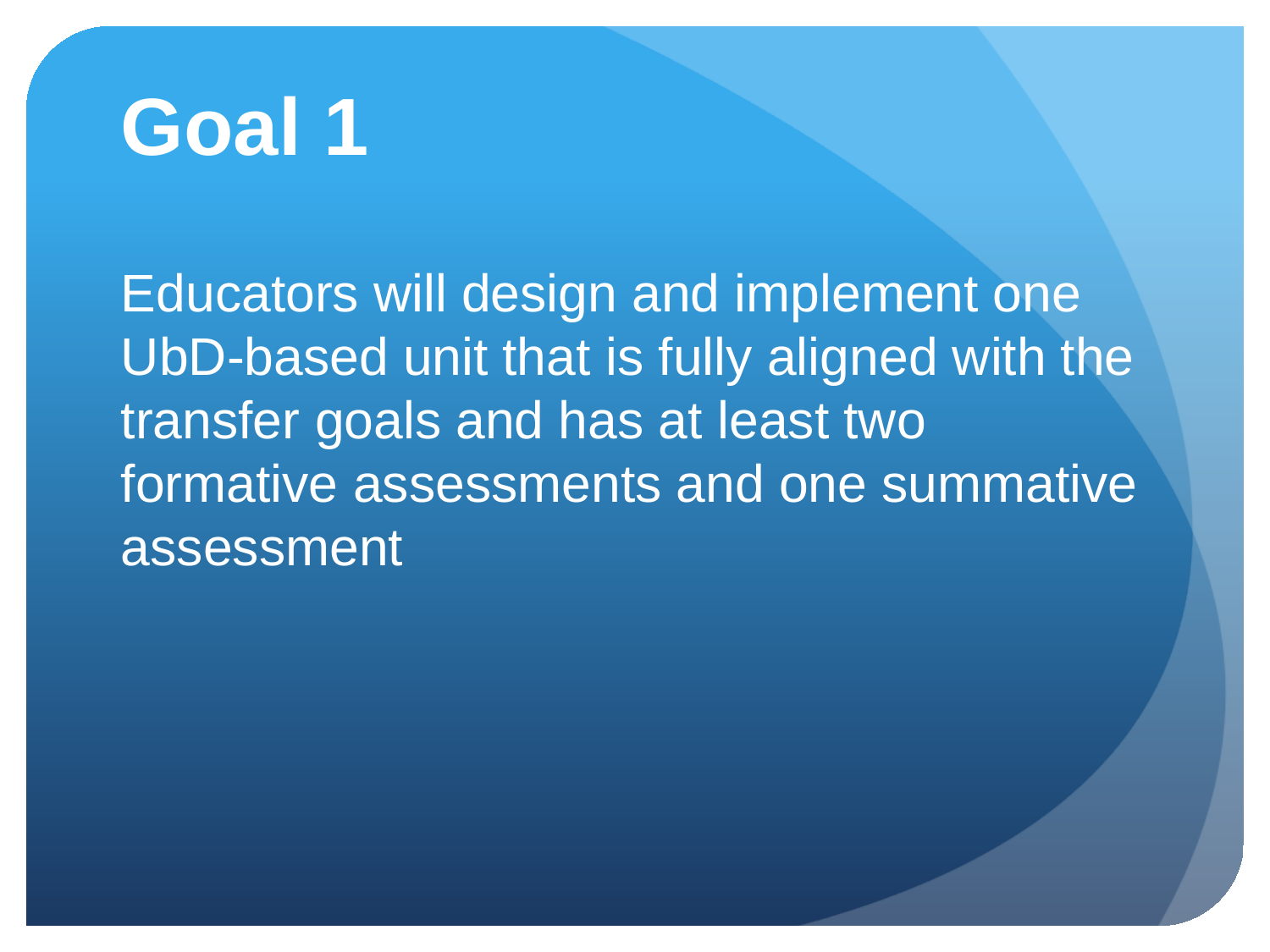- Work with departmental based PLCs to identify shifts needed in instruction and assessment (Wednesdays, District PD Day in November)
- Design units with assessments
- Implement unit and assess student learning
- Make curricular and instructional adjustments based on student learning data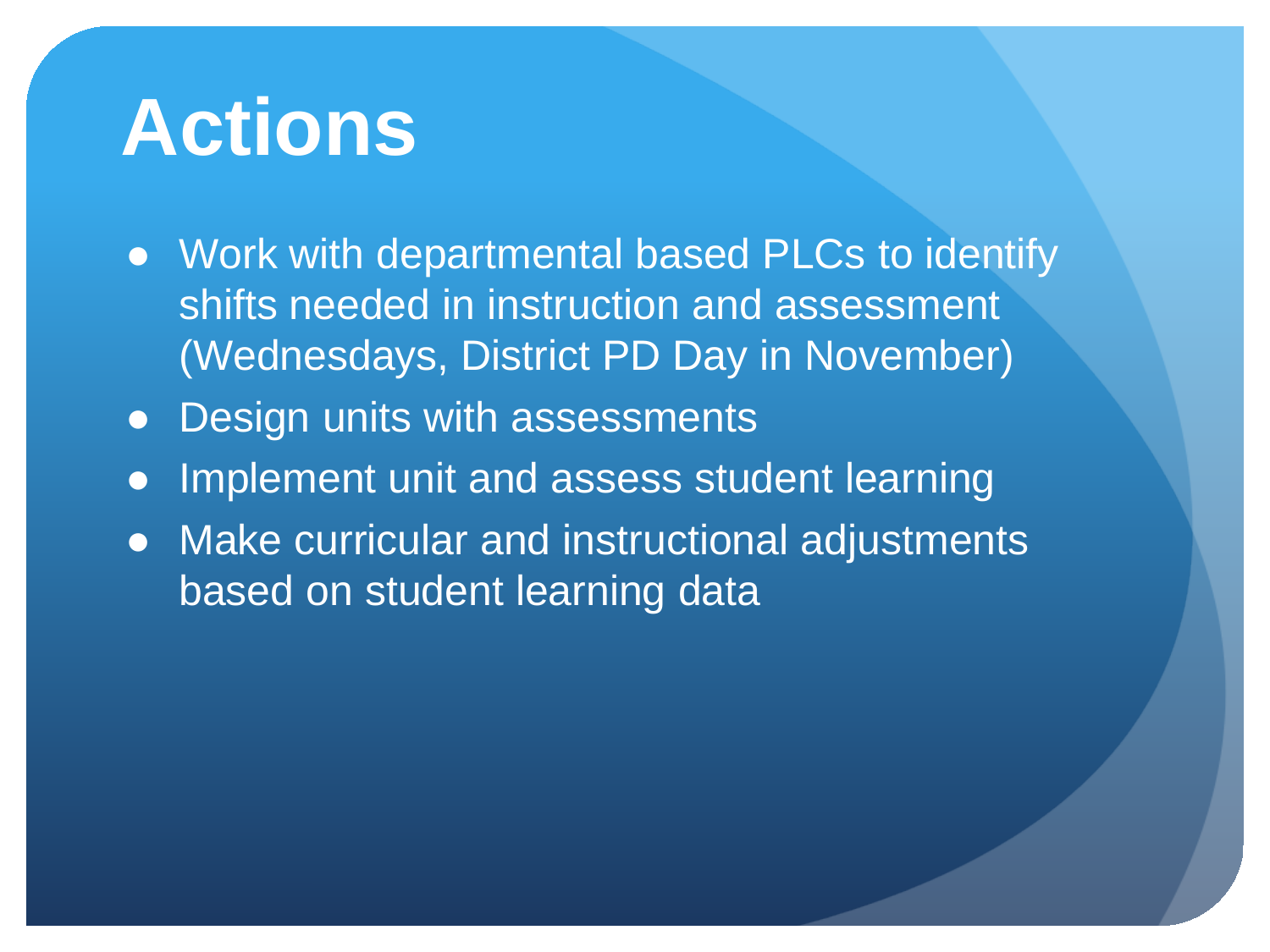

Counseling staff will identify the social and emotional needs of the student population and develop a plan to implement interventions and learning forums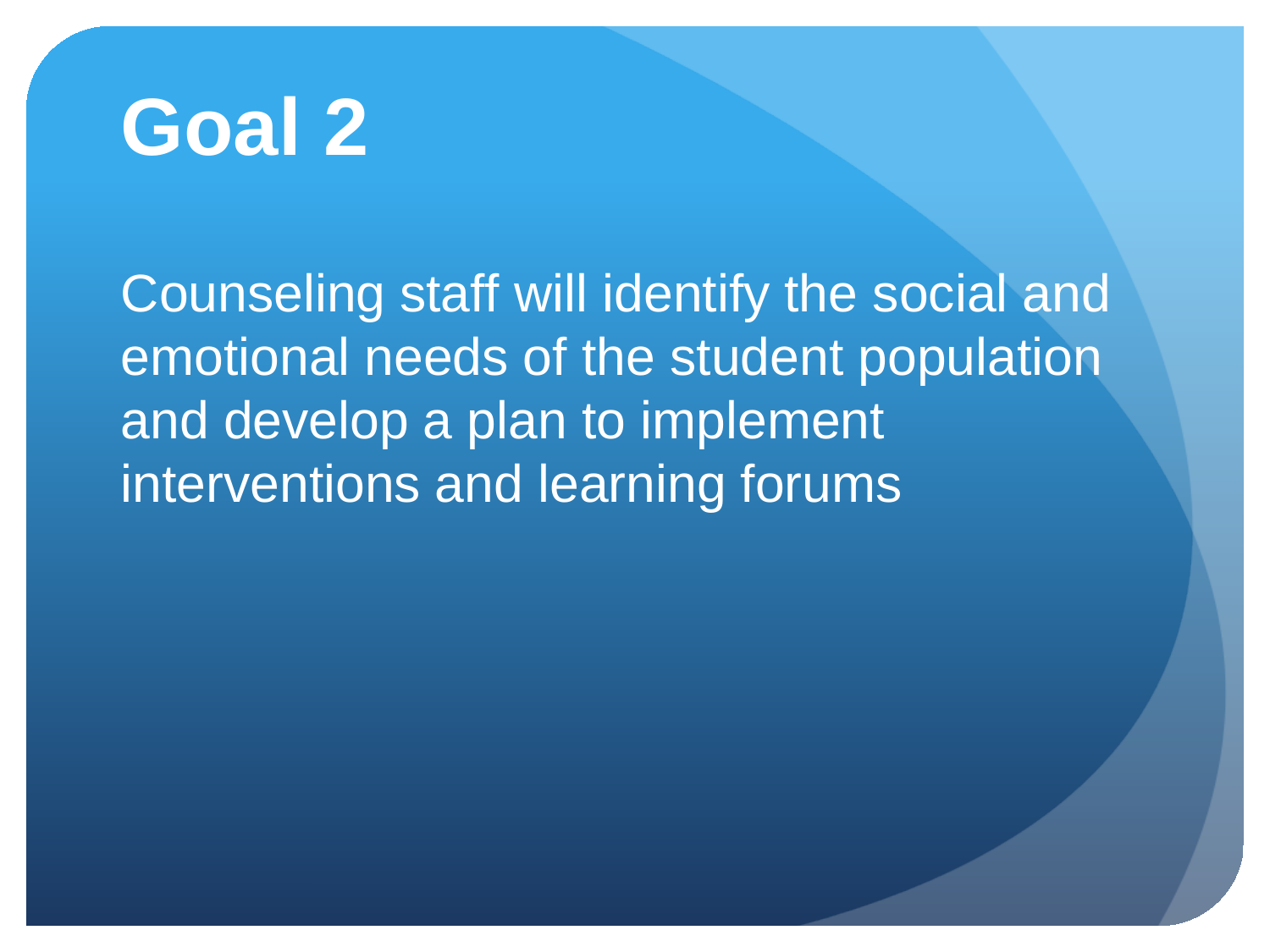- Collect and analyze student learning data
- Collect and analyze student social, emotional, and behavioral data
- Design and implement interventions to support struggling students
- Begin the design of a guidance curriculum (see Goal #1)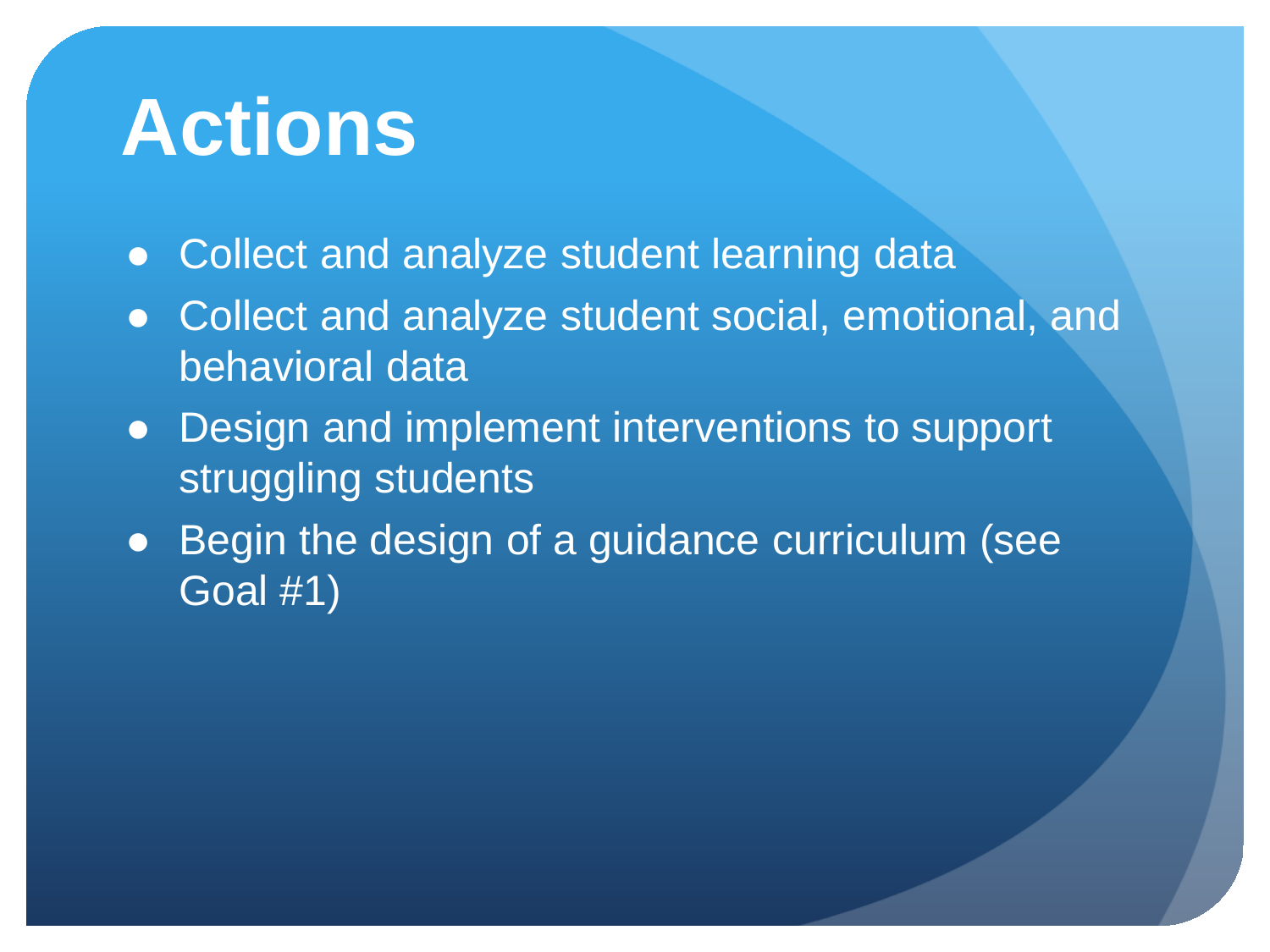Continue the integration of the iPad as a learning tool for organization, collaboration, and creation while developing more student-driven opportunities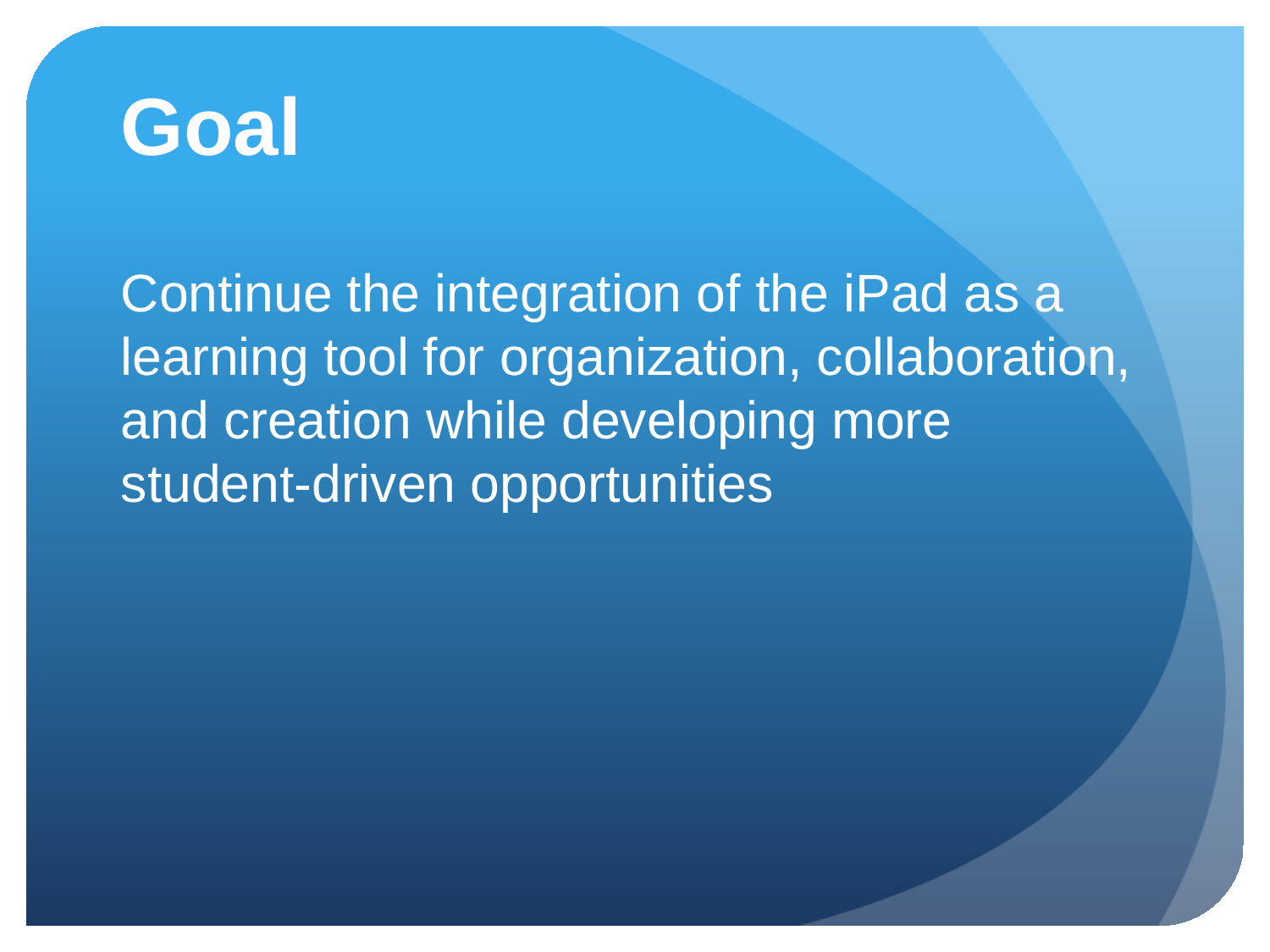● Continue professional development both internally and externally

• Leverage the design of curriculum to increase meaningful technology integration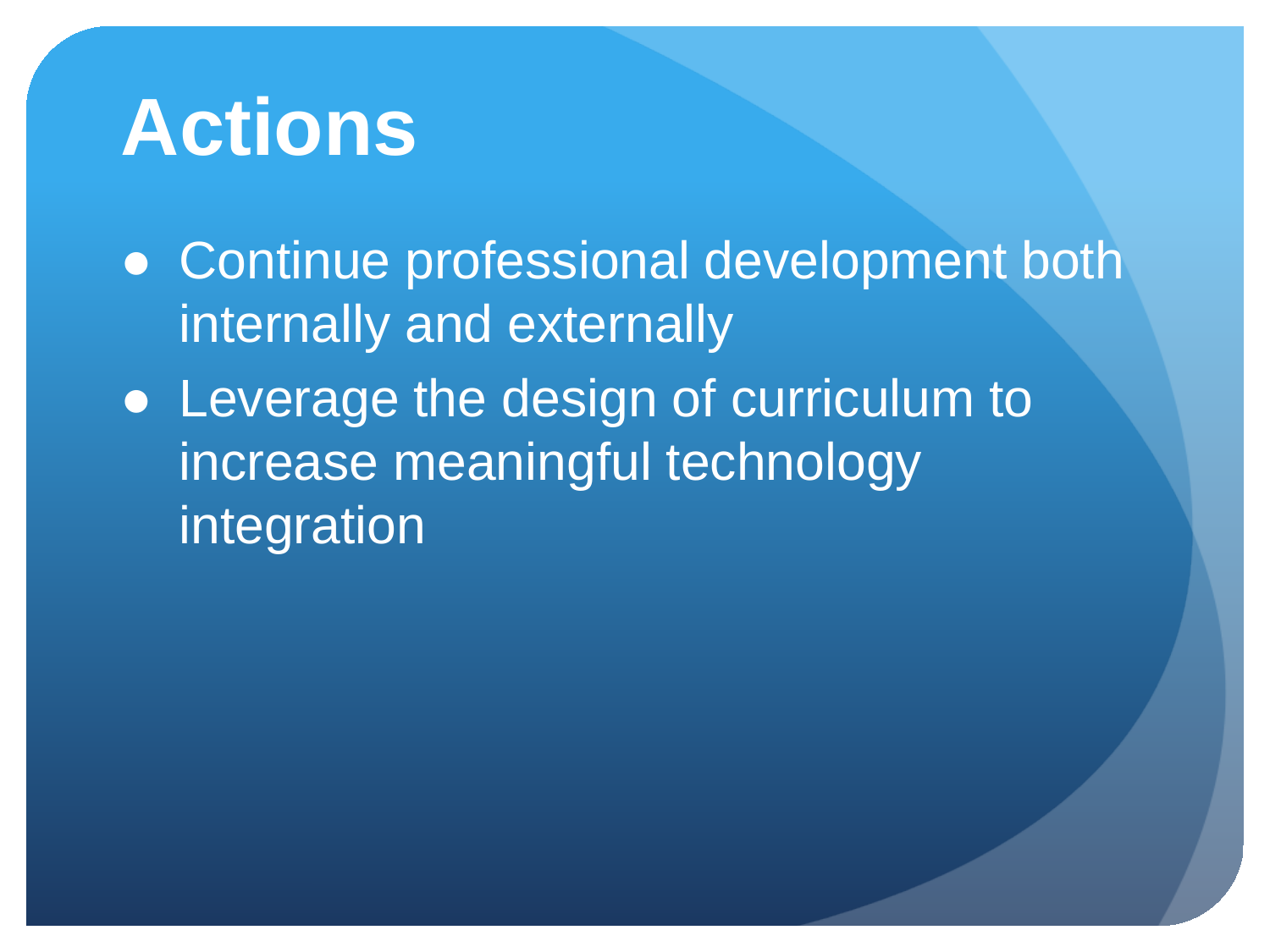

### Educators will design and implement two EdCamp training opportunities for all faculty and staff.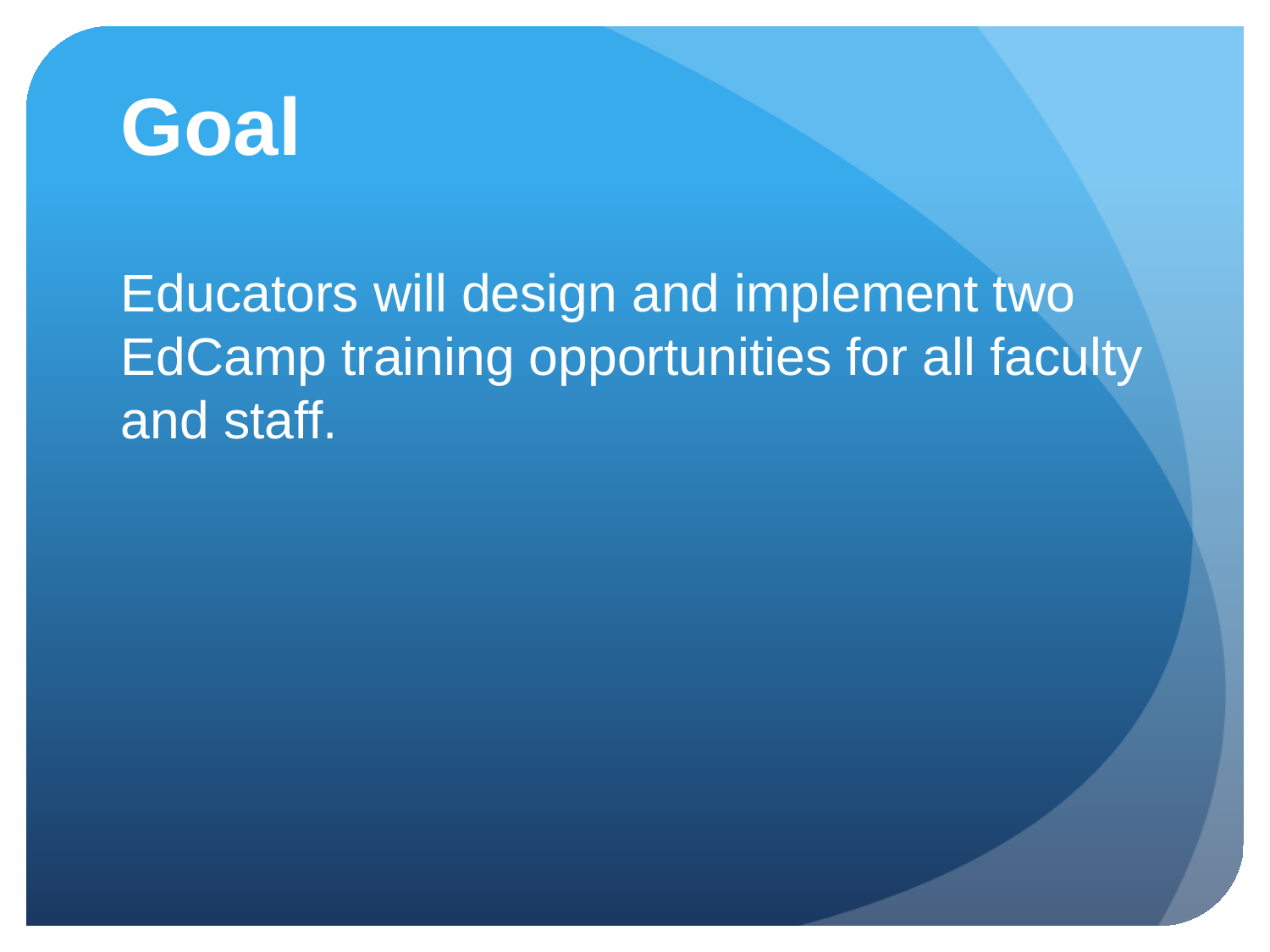● Identify HS and MS teachers who are willing to present (approx 15) ● Organize time slots/presentations • Develop online sign up/ticketing ● Develop follow-up surveys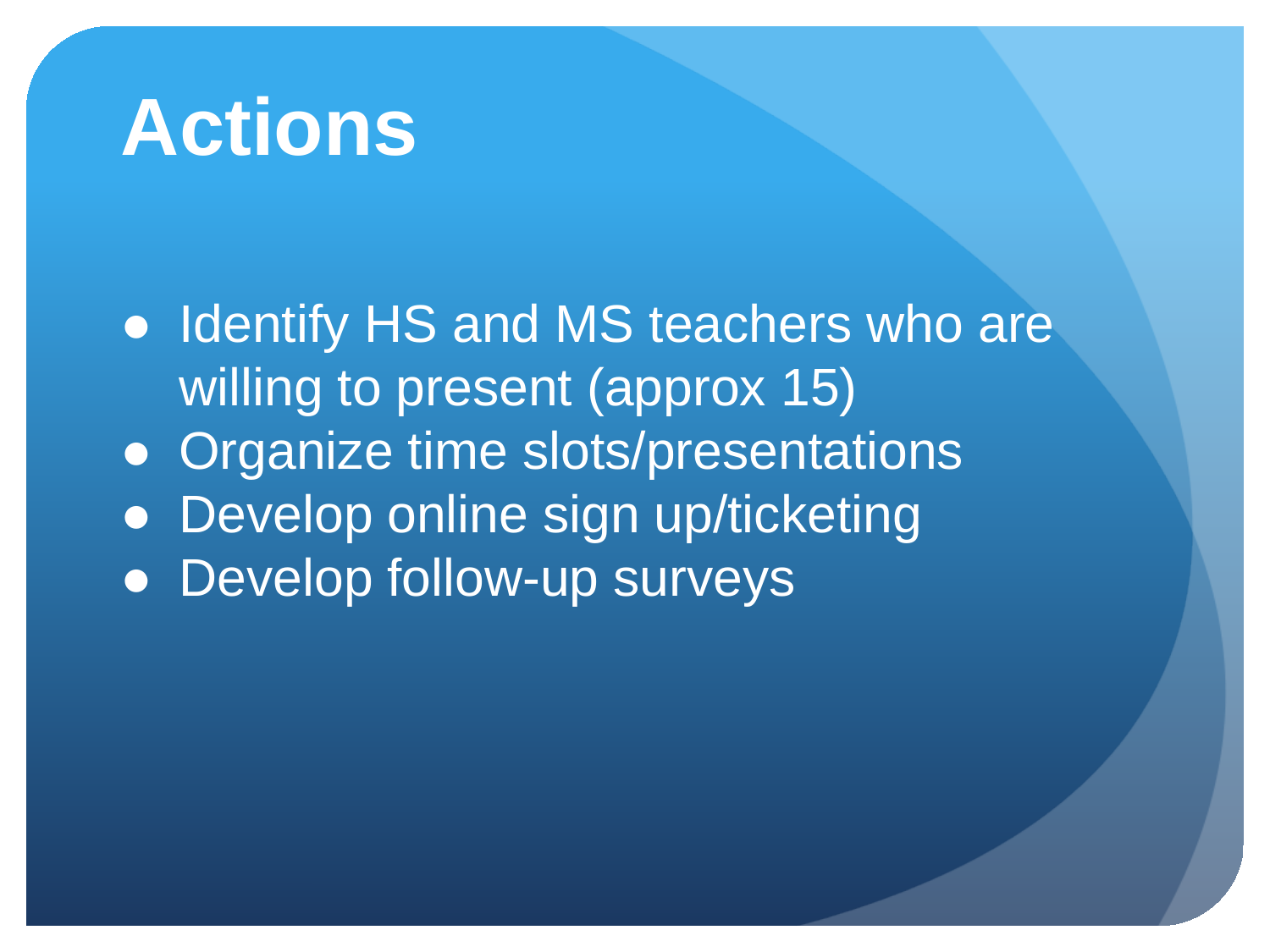

### Develop a more robust and responsive 9th grade transition program